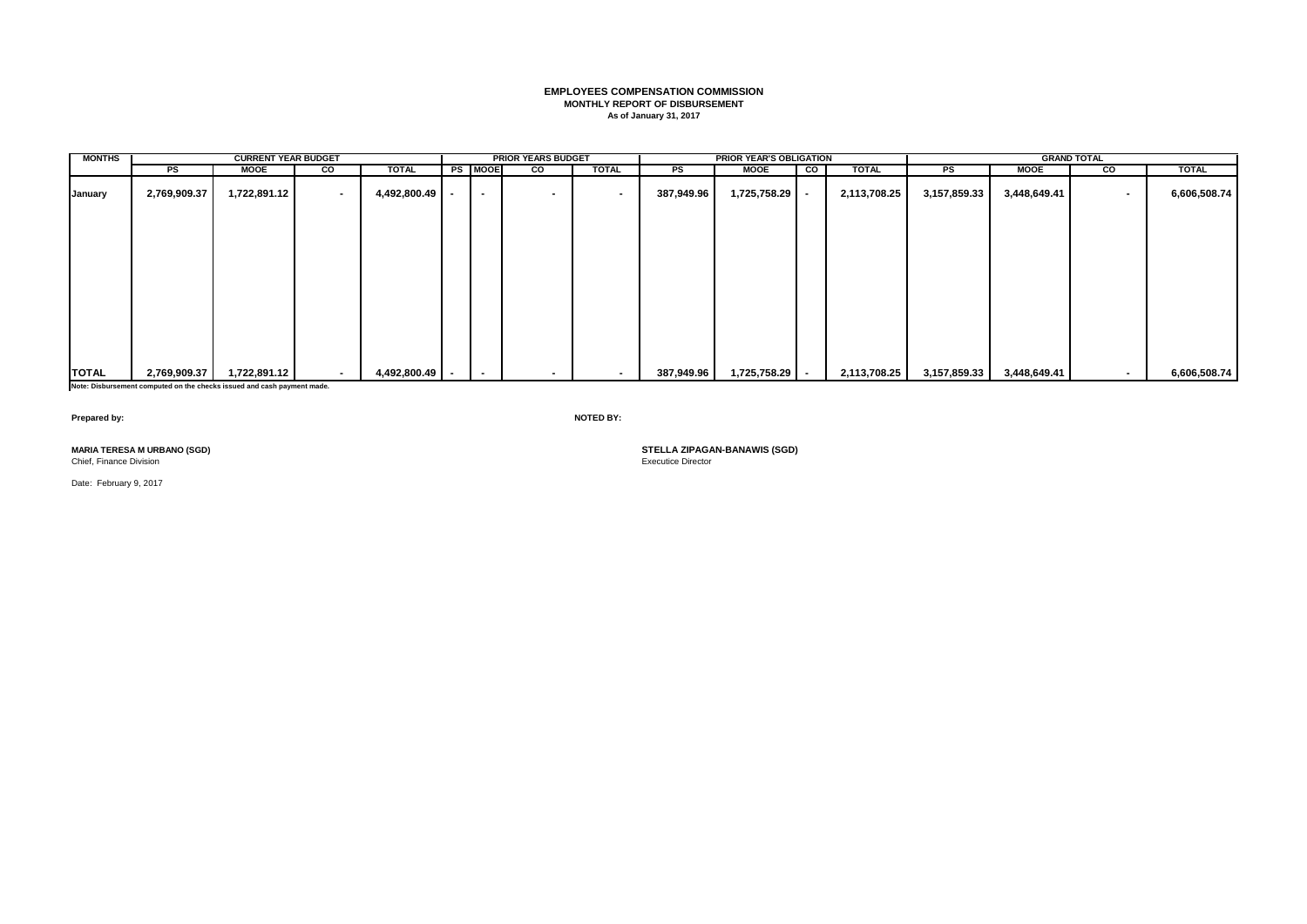## **EMPLOYEES COMPENSATION COMMISSION MONTHLY REPORT OF DISBURSEMENT As of February 28, 2017**

| <b>MONTHS</b>       |                              | <b>CURRENT YEAR BUDGET</b>   |                          |                                |                                    | <b>PRIOR YEARS BUDGET</b> |                             |                            | <b>PRIOR YEAR'S OBLIGATION</b> |    |                              |                              |                              | <b>GRAND TOTAL</b>          |                              |
|---------------------|------------------------------|------------------------------|--------------------------|--------------------------------|------------------------------------|---------------------------|-----------------------------|----------------------------|--------------------------------|----|------------------------------|------------------------------|------------------------------|-----------------------------|------------------------------|
|                     | PS                           | <b>MOOE</b>                  | <b>CO</b>                | TOTAL                          | <b>PS MOOE</b>                     | CO                        | <b>TOTAL</b>                | PS                         | <b>MOOE</b>                    | CO | <b>TOTAL</b>                 | $_{\rm PS}$                  | <b>MOOE</b>                  | CO                          | <b>TOTAL</b>                 |
| January<br>February | 2,769,909.37<br>4,671,110.21 | 1,722,891.12<br>2,007,715.30 | $\blacksquare$<br>$\sim$ | 4,492,800.49 -<br>6,678,825.51 | $\overline{\phantom{a}}$<br>$\sim$ | 81,832.00                 | $\blacksquare$<br>81,832.00 | 387,949.96<br>1,426,378.00 | 1,725,758.29<br>570,457.00     |    | 2,113,708.25<br>1,996,835.00 | 3,157,859.33<br>6,097,488.21 | 3,448,649.41<br>2,578,172.30 | $\blacksquare$<br>81,832.00 | 6,606,508.74<br>8,757,492.51 |
|                     |                              |                              |                          |                                |                                    |                           |                             |                            |                                |    |                              |                              |                              |                             |                              |
|                     |                              |                              |                          |                                |                                    |                           |                             |                            |                                |    |                              |                              |                              |                             |                              |
|                     |                              |                              |                          |                                |                                    |                           |                             |                            |                                |    |                              |                              |                              |                             |                              |
| <b>TOTAL</b>        | 7,441,019.58                 | 3,730,606.42                 | $\overline{\phantom{a}}$ | 11,171,626.00   .              |                                    | 81,832.00                 |                             | 81,832.00 1,814,327.96     | 2,296,215.29                   |    | 4,110,543.25                 | 9,255,347.54                 | 6,026,821.71                 | 81,832.00                   | 15,364,001.25                |

**Note: Disbursement computed on the checks issued and cash payment made.**

**Prepared by: NOTED BY:**

Chief, Finance Division

Date: March 6, 2017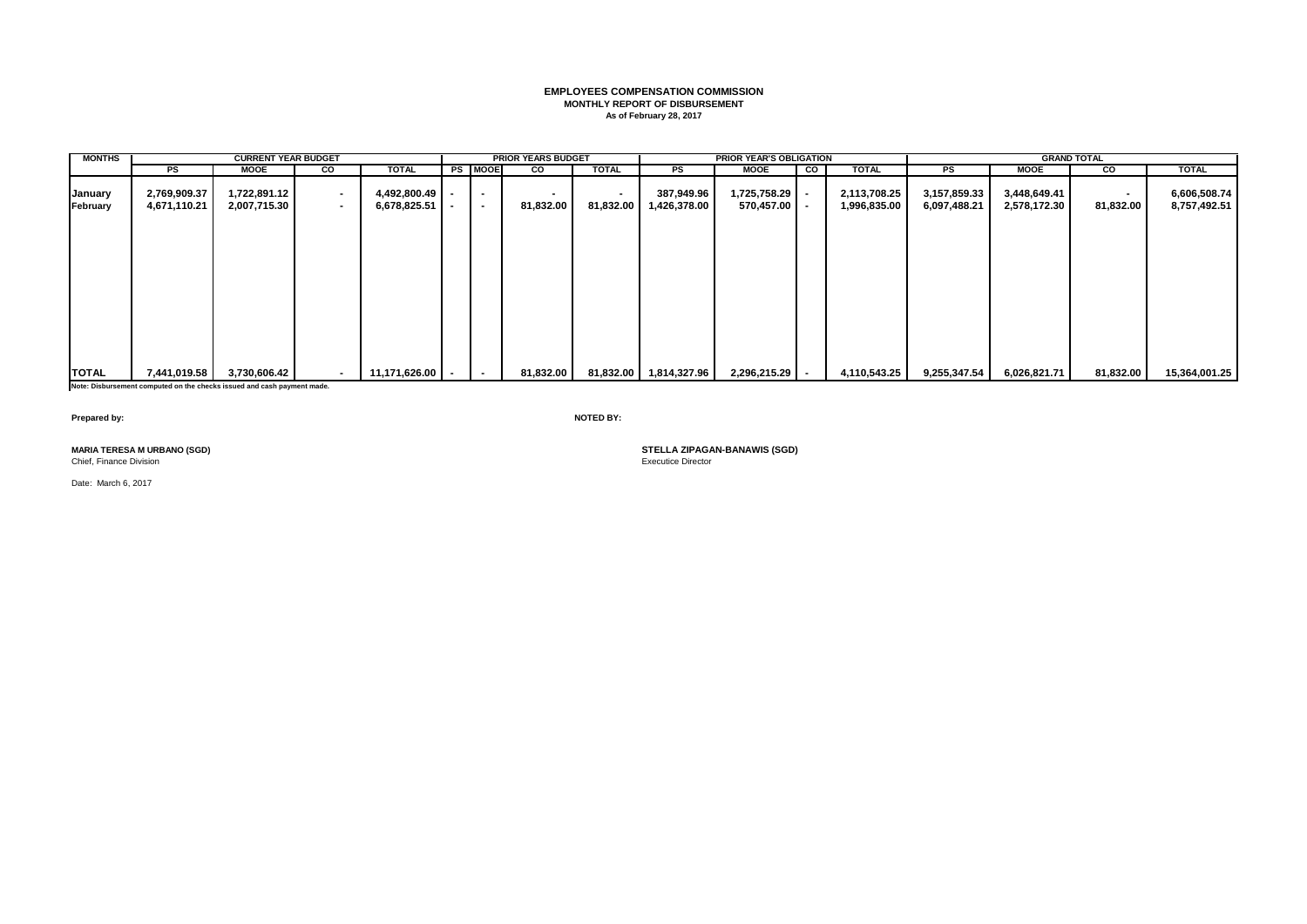## **EMPLOYEES COMPENSATION COMMISSION MONTHLY REPORT OF DISBURSEMENT As of March 31, 2017**

| <b>MONTHS</b>                |                                                                         | <b>CURRENT YEAR BUDGET</b>                   |                            |                                                  |                                    | PRIOR YEARS BUDGET (rebudget in 2017) |                                      |                                                                       | <b>PRIOR YEAR'S OBLIGATION</b>                 |    |                                              |                                              |                                              | <b>GRAND TOTAL</b>                   |                                               |
|------------------------------|-------------------------------------------------------------------------|----------------------------------------------|----------------------------|--------------------------------------------------|------------------------------------|---------------------------------------|--------------------------------------|-----------------------------------------------------------------------|------------------------------------------------|----|----------------------------------------------|----------------------------------------------|----------------------------------------------|--------------------------------------|-----------------------------------------------|
|                              | PS                                                                      | <b>MOOE</b>                                  | <b>CO</b>                  | <b>TOTAL</b>                                     | <b>PS MOOE</b>                     | <b>CO</b>                             | <b>TOTAL</b>                         | PS                                                                    | <b>MOOE</b>                                    | CO | <b>TOTAL</b>                                 | PS                                           | <b>MOOE</b>                                  | CO                                   | <b>TOTAL</b>                                  |
| January<br>February<br>March | 2,769,909.37<br>4,671,110.21<br>3,485,198.61                            | 1,722,891.12<br>2,007,715.30<br>3,331,704.02 | $\sim$<br>$\sim$<br>$\sim$ | 4,492,800.49<br>$6,678,825.51$ -<br>6,816,902.63 | $\blacksquare$<br>$\sim$<br>$\sim$ | 26,200.00<br>81,832.00<br>878,525.00  | 26,200.00<br>81,832.00<br>878,525.00 | 387,949.96<br>1,426,378.00<br>254,957.09                              | 1,699,558.29<br>570,457.00<br>$5,634,860.00$ - |    | 2,087,508.25<br>1,996,835.00<br>5,889,817.09 | 3,157,859.33<br>6,097,488.21<br>3,740,155.70 | 3,422,449.41<br>2,578,172.30<br>8,966,564.02 | 26,200.00<br>81,832.00<br>878,525.00 | 6,606,508.74<br>8,757,492.51<br>13,585,244.72 |
| <b>TOTAL</b>                 | 10,926,218.19                                                           | 7,062,310.44                                 | . .                        | 17,988,528.63                                    | $\overline{\phantom{a}}$           | 986,557.00                            |                                      | 986,557.00 2,069,285.05                                               | 7,904,875.29                                   |    | 9,974,160.34                                 | 12,995,503.24                                | 14,967,185.73                                | 986,557.00                           | 28,949,245.97                                 |
|                              | Note: Disbursement computed on the checks issued and cash payment made. |                                              |                            |                                                  |                                    |                                       |                                      | ECC is a GOCC with no budgetary support from the national government. |                                                |    |                                              |                                              |                                              |                                      |                                               |

Note: Disbursement computed on the checks issued and cash payment made.<br>Adjusted January, 2017 disbursement

**Prepared by: NOTED BY:**

Chief, Finance Division

Date: April 6, 2017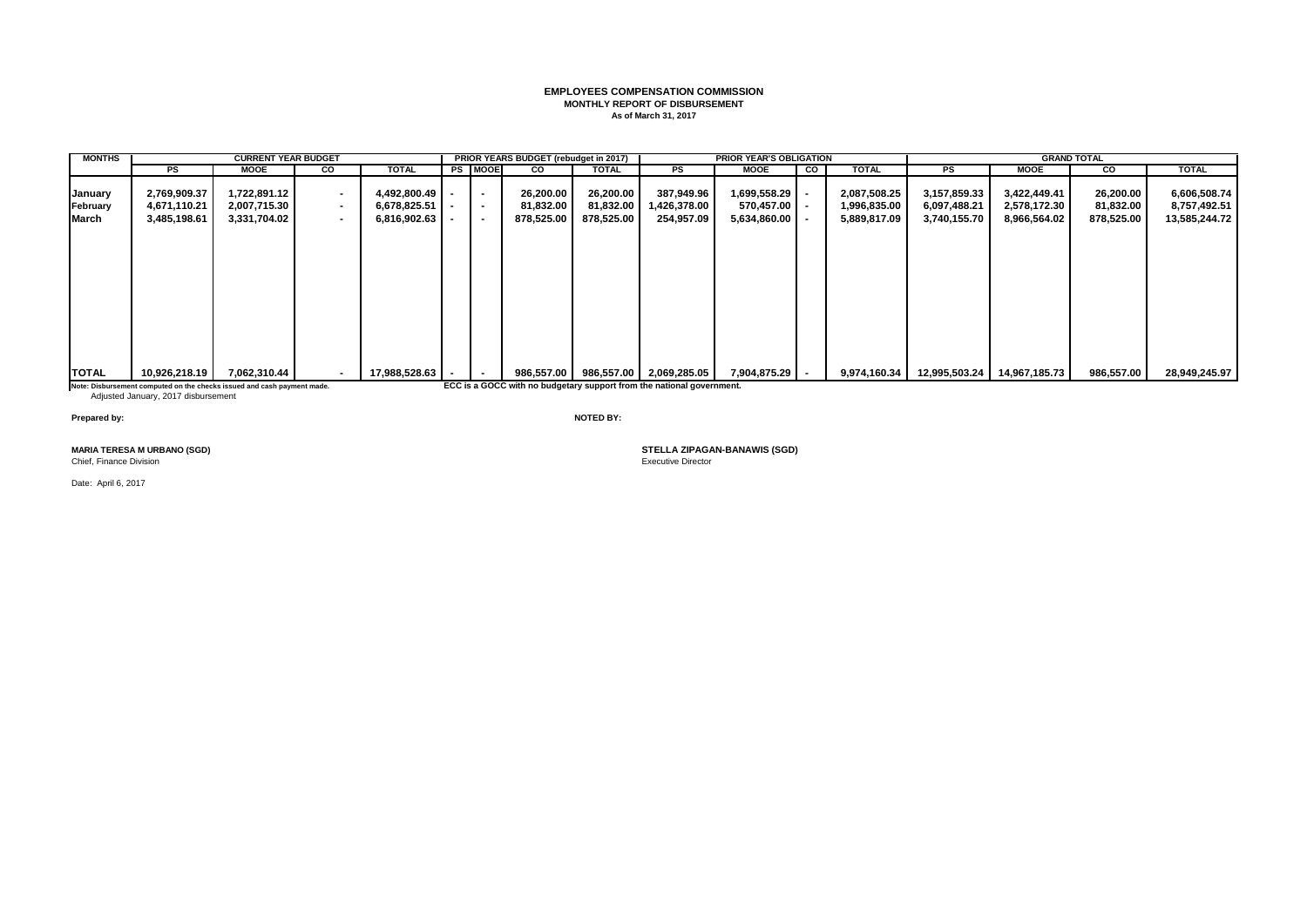## **EMPLOYEES COMPENSATION COMMISSION MONTHLY REPORT OF DISBURSEMENT As of April 30, 2017**

| <b>MONTHS</b> |                                                                         | <b>CURRENT YEAR BUDGET</b> |           |                  |                          | PRIOR YEARS BUDGET (rebudget in 2017) |            |                                                                       | <b>PRIOR YEAR'S OBLIGATION</b> |    |               |               |               | <b>GRAND TOTAL</b> |               |
|---------------|-------------------------------------------------------------------------|----------------------------|-----------|------------------|--------------------------|---------------------------------------|------------|-----------------------------------------------------------------------|--------------------------------|----|---------------|---------------|---------------|--------------------|---------------|
|               | PS                                                                      | <b>MOOE</b>                | <b>CO</b> | <b>TOTAL</b>     | <b>PS MOOE</b>           | <b>CO</b>                             | TOTAL      | PS                                                                    | <b>MOOE</b>                    | CO | <b>TOTAL</b>  | <b>PS</b>     | <b>MOOE</b>   | CO                 | <b>TOTAL</b>  |
| January       | 2,769,909.37                                                            | 1,722,891.12               | $\sim$    | 4,492,800.49     | $\sim$                   | 26,200.00                             | 26,200.00  | 387,949.96                                                            | 1,699,558.29                   |    | 2,087,508.25  | 3,157,859.33  | 3,422,449.41  | 26,200.00          | 6,606,508.74  |
| February      | 4,671,110.21                                                            | 2,007,715.30               | $\sim$    | $6,678,825.51$ - | $\overline{\phantom{a}}$ | 81,832.00                             | 81,832.00  | 1,426,378.00                                                          | 570,457.00                     |    | 1,996,835.00  | 6,097,488.21  | 2,578,172.30  | 81,832.00          | 8,757,492.51  |
| March         | 3,485,198.61                                                            | 3,162,730.02               | $\sim$    | $6,647,928.63$ - | $\overline{\phantom{a}}$ | 878,525.00                            | 878,525.00 | 254,957.09                                                            | $5,803,834.00$ -               |    | 6,058,791.09  | 3,740,155.70  | 8,966,564.02  | 878,525.00         | 13,585,244.72 |
| April         | 2,783,099.14                                                            | 2,730,912.83               | . .       | $5,514,011.97$ - | $\overline{\phantom{a}}$ |                                       |            | 828,110.90                                                            | $342,027.91$ $-$               |    | 1,170,138.81  | 3,611,210.04  | 3,072,940.74  | $\blacksquare$     | 6,684,150.78  |
|               |                                                                         |                            |           |                  |                          |                                       |            |                                                                       |                                |    |               |               |               |                    |               |
| <b>TOTAL</b>  | 13,709,317.33                                                           | 9,624,249.27               |           | 23,333,566.60    | $\overline{\phantom{a}}$ | 986,557.00                            |            | 986,557.00 2,897,395.95                                               | 8,415,877.20 -                 |    | 11,313,273.15 | 16,606,713.28 | 18,040,126.47 | 986,557.00         | 35,633,396.75 |
|               | Note: Disbursement computed on the checks issued and cash payment made. |                            |           |                  |                          |                                       |            | ECC is a GOCC with no budgetary support from the national government. |                                |    |               |               |               |                    |               |

Note: Disbursement computed on the checks issued and cash payment made.<br>Adjusted January, 2017 and March, 2017 disbursement

**Prepared by: NOTED BY:**

Chief, Finance Division

Date: May 3, 2017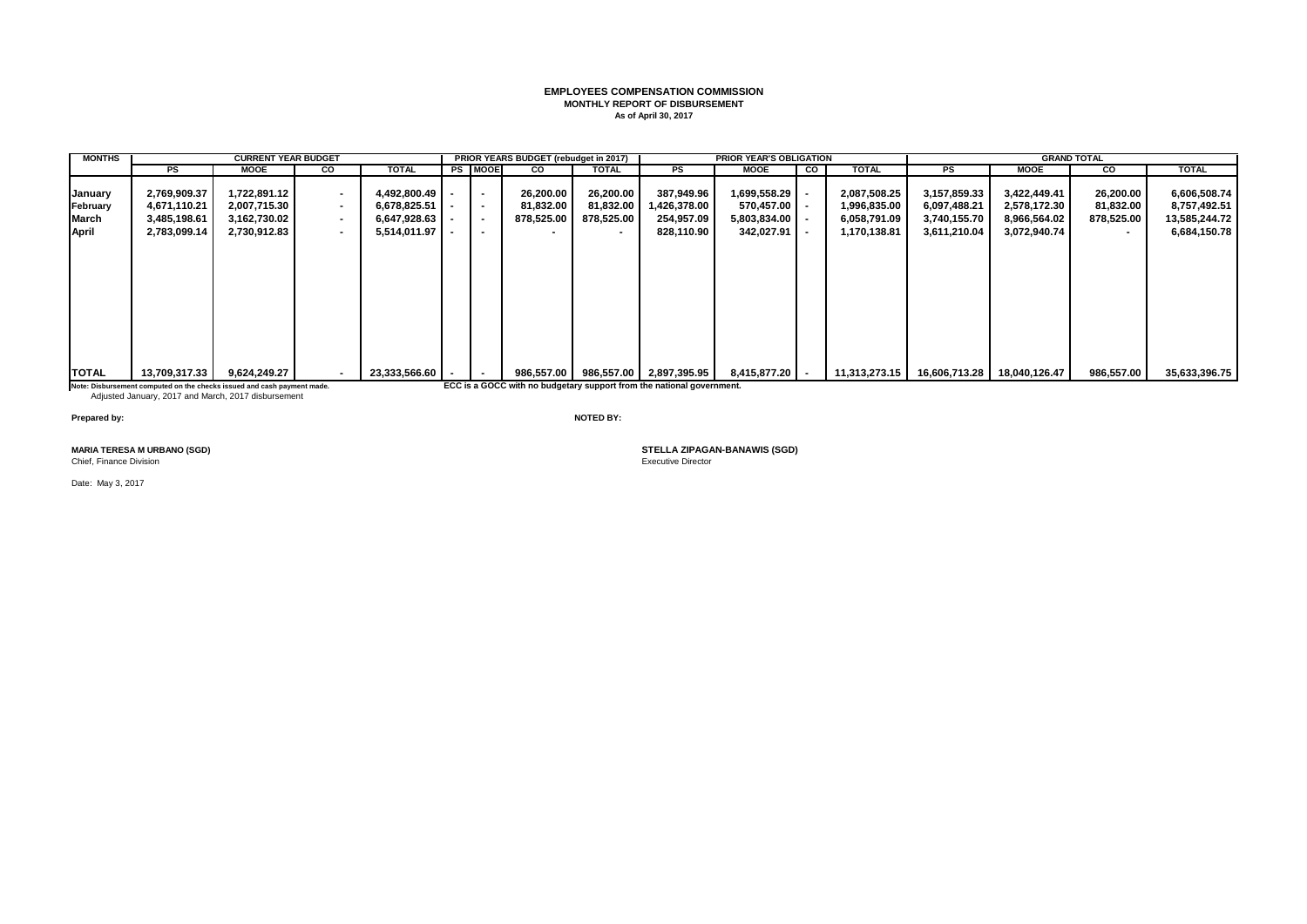## **EMPLOYEES COMPENSATION COMMISSION MONTHLY REPORT OF DISBURSEMENT As of May 31, 2017**

| <b>MONTHS</b> |                                                                         | <b>CURRENT YEAR BUDGET</b> |                          |               |           |                          | PRIOR YEARS BUDGET (rebudget in 2017)                                 |              |                           | <b>PRIOR YEAR'S OBLIGATION</b> |    |               |              |                                          | <b>GRAND TOTAL</b> |               |
|---------------|-------------------------------------------------------------------------|----------------------------|--------------------------|---------------|-----------|--------------------------|-----------------------------------------------------------------------|--------------|---------------------------|--------------------------------|----|---------------|--------------|------------------------------------------|--------------------|---------------|
|               | PS                                                                      | MOOE                       | <b>CO</b>                | TOTAL         | <b>PS</b> | <b>IMOOE</b>             | <b>CO</b>                                                             | <b>TOTAL</b> | PS                        | MOOE                           | CO | <b>TOTAL</b>  | PS           | <b>MOOE</b>                              | <b>CO</b>          | <b>TOTAL</b>  |
| January       | 2,769,909.37                                                            | ,722,891.12                | $\sim$                   | 4,492,800.49  |           | $\sim$                   | 26,200.00                                                             | 26,200.00    | 387,949.96                | 1,699,558.29                   |    | 2,087,508.25  | 3,157,859.33 | 3,422,449.41                             | 26,200.00          | 6,606,508.74  |
| February      | 4,671,110.21                                                            | 2,007,715.30               | $\sim$                   | 6,678,825.51  |           | $\sim$                   | 81,832.00                                                             | 81,832.00    | ,426,378.00               | 570,457.00                     |    | 1,996,835.00  | 6,097,488.21 | 2,578,172.30                             | 81,832.00          | 8,757,492.51  |
| March         | 3,485,198.61                                                            | 3,162,730.02               | $\overline{\phantom{a}}$ | 6,647,928.63  |           | $\sim$                   | 878,525.00                                                            | 878,525.00   | 254,957.09                | 5,803,834.00                   |    | 6,058,791.09  | 3,740,155.70 | 8,966,564.02                             | 878,525.00         | 13,585,244.72 |
| April         | 2,783,099.14                                                            | 2,730,912.83               | $\overline{\phantom{a}}$ | 5,514,011.97  |           | $\overline{\phantom{a}}$ |                                                                       | $\sim$       | 828,110.90                | 342,027.91                     |    | 1,170,138.81  | 3,611,210.04 | 3,072,940.74                             |                    | 6,684,150.78  |
| May           | 6,468,393.34                                                            | 5,515,834.83               | $\overline{\phantom{a}}$ | 11.984.228.17 |           | $\sim$                   | 3,434,877.18                                                          | 3,434,877.18 | 85,504.93                 | 671,998.27                     |    | 757,503.20    | 6,553,898.27 | 6,187,833.10                             | 3,434,877.18       | 16,176,608.55 |
|               |                                                                         |                            |                          |               |           |                          |                                                                       |              |                           |                                |    |               |              |                                          |                    |               |
| <b>TOTAL</b>  | 20,177,710.67                                                           | 15,140,084.10              | $\sim$                   | 35,317,794.77 |           | $\sim$                   | 4,421,434.18                                                          |              | 4,421,434.18 2,982,900.88 | 9,087,875.47                   |    | 12,070,776.35 |              | 23,160,611.55 24,227,959.57 4,421,434.18 |                    | 51,810,005.30 |
|               | Note: Disbursement computed on the checks issued and cash payment made. |                            |                          |               |           |                          | ECC is a GOCC with no budgetary support from the national government. |              |                           |                                |    |               |              |                                          |                    |               |

Note: Disbursement computed on the checks issued and cash payment made.<br>Adjusted January, 2017 and March, 2017 disbursement

**Prepared by: NOTED BY:**

Chief, Finance Division

Date: June 7, 2017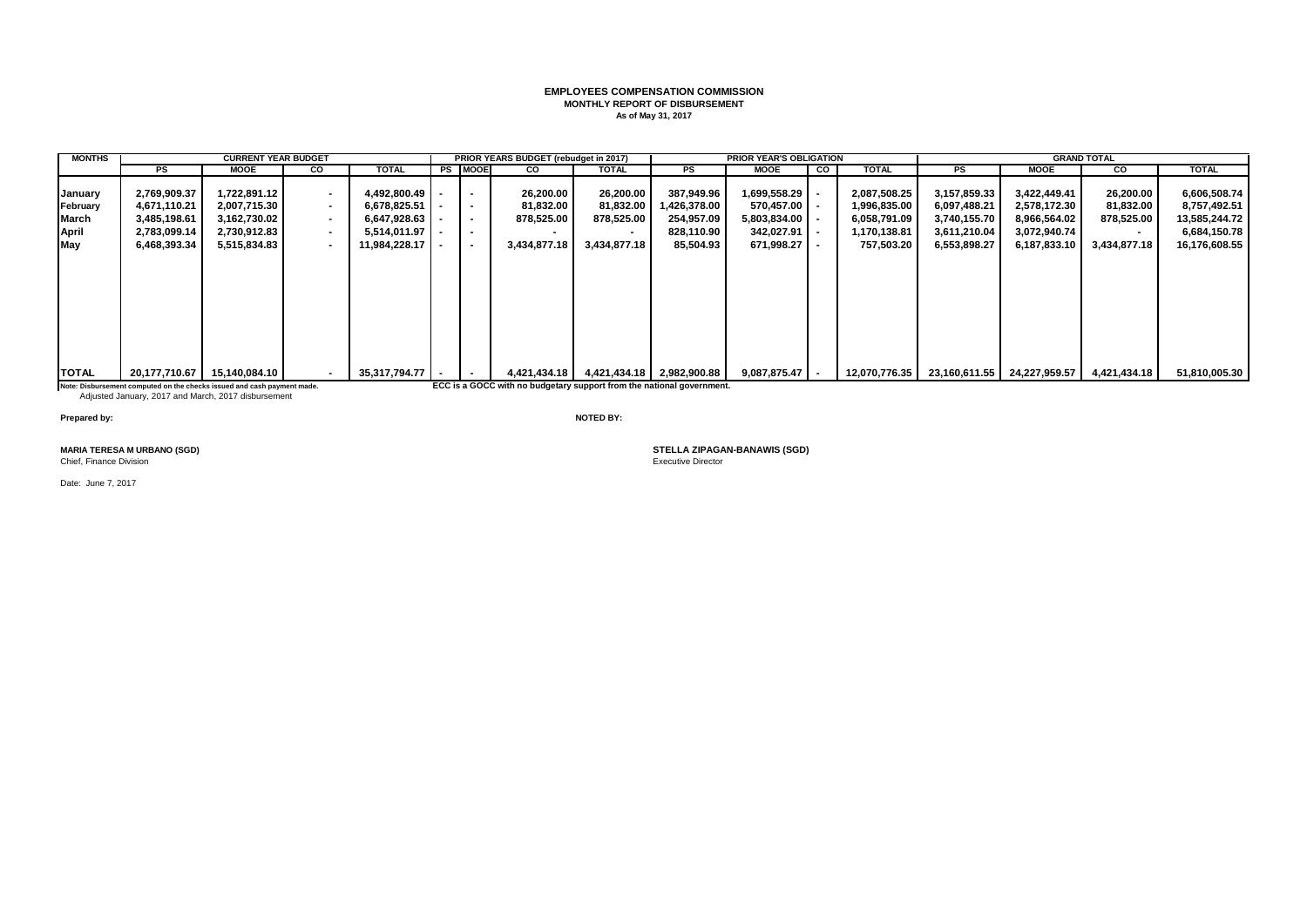#### **EMPLOYEES COMPENSATION COMMISSION MONTHLY REPORT OF DISBURSEMENT As of June 30, 2017**

| <b>MONTHS</b> |                                                                               | <b>CURRENT YEAR BUDGET</b>  |                |               |        |                          | PRIOR YEARS BUDGET (rebudget in 2017)                                 |              |                           | <b>PRIOR YEAR'S OBLIGATION</b> |    |               |               |               | <b>GRAND TOTAL</b> |               |
|---------------|-------------------------------------------------------------------------------|-----------------------------|----------------|---------------|--------|--------------------------|-----------------------------------------------------------------------|--------------|---------------------------|--------------------------------|----|---------------|---------------|---------------|--------------------|---------------|
|               | PS                                                                            | MOOE                        | CO             | <b>TOTAL</b>  |        | <b>PS MOOE</b>           | CO                                                                    | TOTAL        | PS                        | MOOE                           | CO | <b>TOTAL</b>  | PS.           | <b>MOOE</b>   | <b>CO</b>          | <b>TOTAL</b>  |
|               |                                                                               |                             |                |               |        |                          |                                                                       |              |                           |                                |    |               |               |               |                    |               |
| January       | 2,769,909.37                                                                  | 1,722,891.12                | $\sim$         | 4,492,800.49  | $\sim$ | $\sim$                   | 26,200.00                                                             | 26,200.00    | 387,949.96                | 1,699,558.29                   |    | 2,087,508.25  | 3,157,859.33  | 3,422,449.41  | 26,200.00          | 6,606,508.74  |
| February      | 4,671,110.21                                                                  | 2.007.715.30                | $\sim$         | 6.678.825.51  | $\sim$ | $\sim$                   | 81,832.00                                                             | 81,832.00    | 1,426,378.00              | 570,457.00                     |    | 1,996,835.00  | 6,097,488.21  | 2,578,172.30  | 81,832.00          | 8,757,492.51  |
| March         | 3,485,198.61                                                                  | 3,162,730.02                | $\sim$         | 6,647,928.63  |        | $\blacksquare$           | 878,525.00                                                            | 878,525.00   | 254,957.09                | 5,803,834.00                   |    | 6,058,791.09  | 3,740,155.70  | 8,966,564.02  | 878,525.00         | 13,585,244.72 |
| April         | 2,783,099.14                                                                  | 2,730,912.83                | $\sim$         | 5.514.011.97  | $\sim$ | $\overline{\phantom{a}}$ |                                                                       | $\sim$       | 828,110.90                | 342,027.91                     |    | 1,170,138.81  | 3,611,210.04  | 3,072,940.74  |                    | 6,684,150.78  |
| May           | 6,468,393.34                                                                  | 5,515,834.83                | $\sim$         | 11,984,228.17 |        | $\blacksquare$           | 3,434,877.18                                                          | 3,434,877.18 | 85,504.93                 | 671,998.27                     |    | 757,503.20    | 6,553,898.27  | 6,187,833.10  | 3,434,877.18       | 16,176,608.55 |
| <b>IJune</b>  | 2,951,962.78                                                                  | 6.386.212.04                | $\blacksquare$ | 9,338,174.82  |        | $\sim$                   | 197.000.00                                                            | 197.000.00   | 59,685.84                 | 195.610.00                     |    | 255,295.84    | 3,011,648.62  | 6,581,822.04  | 197,000.00         | 9,790,470.66  |
|               |                                                                               |                             |                |               |        |                          |                                                                       |              |                           |                                |    |               |               |               |                    |               |
|               |                                                                               |                             |                |               |        |                          |                                                                       |              |                           |                                |    |               |               |               |                    |               |
|               |                                                                               |                             |                |               |        |                          |                                                                       |              |                           |                                |    |               |               |               |                    |               |
|               |                                                                               |                             |                |               |        |                          |                                                                       |              |                           |                                |    |               |               |               |                    |               |
|               |                                                                               |                             |                |               |        |                          |                                                                       |              |                           |                                |    |               |               |               |                    |               |
|               |                                                                               |                             |                |               |        |                          |                                                                       |              |                           |                                |    |               |               |               |                    |               |
|               |                                                                               |                             |                |               |        |                          |                                                                       |              |                           |                                |    |               |               |               |                    |               |
|               |                                                                               |                             |                |               |        |                          |                                                                       |              |                           |                                |    |               |               |               |                    |               |
| <b>ITOTAL</b> |                                                                               | 23,129,673.45 21,526,296.14 |                | 44.655.969.59 | $\sim$ | $\blacksquare$           | 4.618.434.18                                                          |              | 4,618,434.18 3,042,586.72 | 9,283,485.47                   |    | 12,326,072.19 | 26,172,260.17 | 30,809,781.61 | 4,618,434.18       | 61,600,475.96 |
|               |                                                                               |                             |                |               |        |                          |                                                                       |              |                           |                                |    |               |               |               |                    |               |
|               | Note: Disbursement computed based on the checks issued and cash payment made. |                             |                |               |        |                          | ECC is a GOCC with no budgetary support from the national government. |              |                           |                                |    |               |               |               |                    |               |

e: Disbursement computed based on the checks issued and cash payment made.<br>Adjusted January, 2017 and March, 2017 disbursement

**Prepared by: NOTED BY:**

Chief, Finance Division

Date: July 6, 2017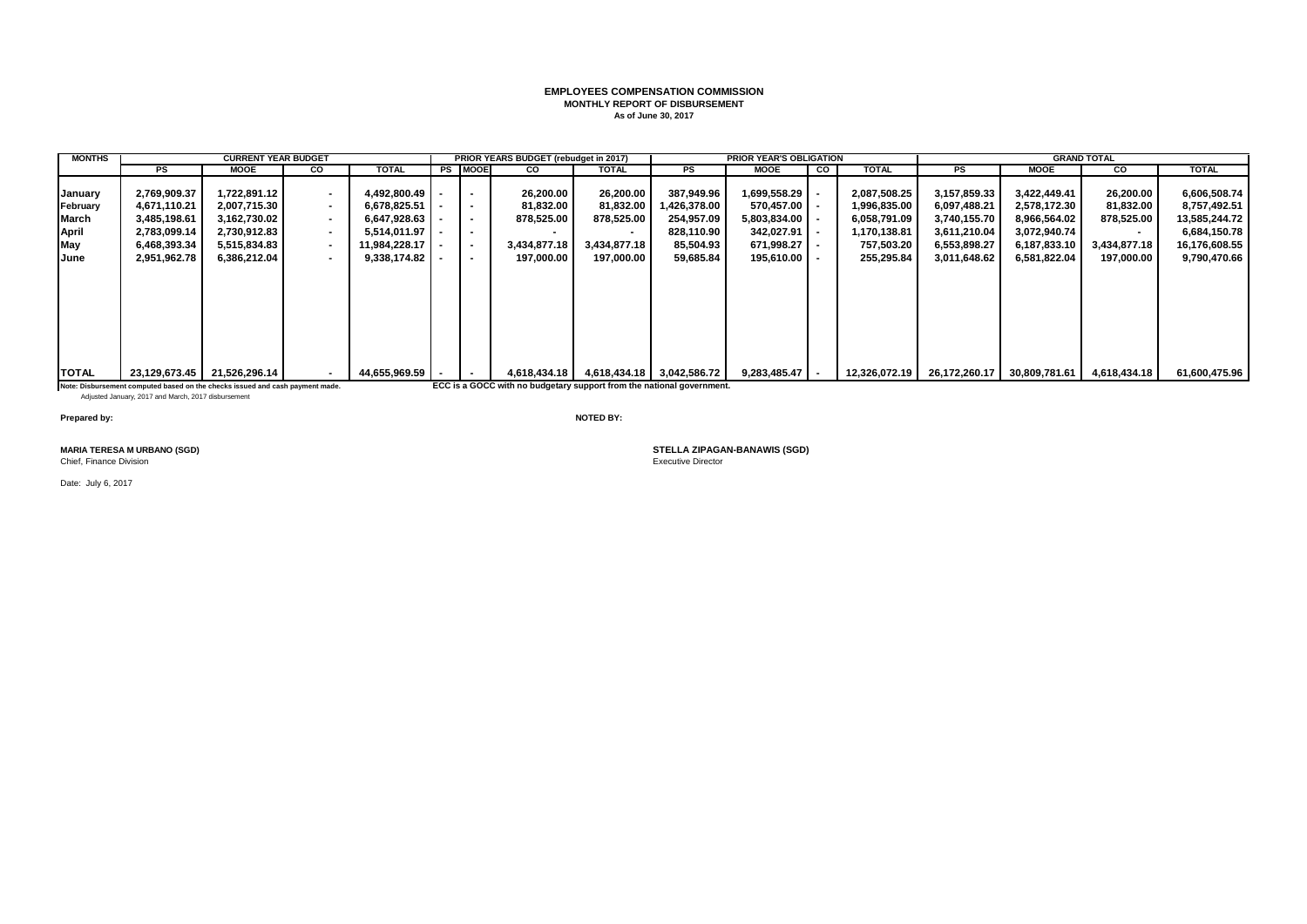## **EMPLOYEES COMPENSATION COMMISSION MONTHLY REPORT OF DISBURSEMENT As of July 31, 2017**

| <b>MONTHS</b>                                                       |                                                                                                                                      | <b>CURRENT YEAR BUDGET</b>                                                                                   |                                                                                                                                                                                        |                                                                                                               |                                                                                                                        | <b>PRIOR YEARS BUDGET (rebudget in 2017)</b>                                          |                                                                                                      |                                                                                                 | <b>PRIOR YEAR'S OBLIGATION</b>                                                                    |           |                                                                                                        |                                                                                                              |                                                                                                              | <b>GRAND TOTAL</b>                                     |                                                                                                                |
|---------------------------------------------------------------------|--------------------------------------------------------------------------------------------------------------------------------------|--------------------------------------------------------------------------------------------------------------|----------------------------------------------------------------------------------------------------------------------------------------------------------------------------------------|---------------------------------------------------------------------------------------------------------------|------------------------------------------------------------------------------------------------------------------------|---------------------------------------------------------------------------------------|------------------------------------------------------------------------------------------------------|-------------------------------------------------------------------------------------------------|---------------------------------------------------------------------------------------------------|-----------|--------------------------------------------------------------------------------------------------------|--------------------------------------------------------------------------------------------------------------|--------------------------------------------------------------------------------------------------------------|--------------------------------------------------------|----------------------------------------------------------------------------------------------------------------|
|                                                                     | <b>PS</b>                                                                                                                            | <b>MOOE</b>                                                                                                  | CO                                                                                                                                                                                     | <b>TOTAL</b>                                                                                                  | <b>PS MOOE</b>                                                                                                         | <b>CO</b>                                                                             | <b>TOTAL</b>                                                                                         | PS.                                                                                             | MOOE                                                                                              | <b>CO</b> | <b>TOTAL</b>                                                                                           | <b>PS</b>                                                                                                    | <b>MOOE</b>                                                                                                  | <b>CO</b>                                              | <b>TOTAL</b>                                                                                                   |
| January<br>February<br><b>March</b><br>April<br>May<br>June<br>July | 2,001,365.34<br>4,671,110.21<br>3,485,198.61<br>2,783,099.14<br>6,468,393.34<br>2,951,962.78<br>3,747,407.04                         | 1,458,400.67<br>2,007,715.30<br>3,162,730.02<br>2.730.912.83<br>5,515,834.83<br>6,386,212.04<br>3,225,100.35 | $\overline{\phantom{a}}$<br>$\overline{\phantom{a}}$<br>$\overline{\phantom{a}}$<br>$\blacksquare$<br>$\overline{\phantom{a}}$<br>$\overline{\phantom{a}}$<br>$\overline{\phantom{a}}$ | 3,459,766.01<br>6.678.825.51<br>6,647,928.63<br>5.514.011.97<br>11,984,228.17<br>9,338,174.82<br>6,972,507.39 | $\blacksquare$<br>$\sim$<br>$\blacksquare$<br>$\overline{\phantom{a}}$<br>$\sim$<br>$\sim$<br>$\overline{\phantom{a}}$ | 108,032.00<br>878,525.00<br>3,434,877.18<br>197,000.00                                | 108,032.00<br>878,525.00<br>$\overline{\phantom{a}}$<br>3,434,877.18<br>197,000.00<br>$\blacksquare$ | 1,156,494.49<br>.426.378.00<br>254,957.09<br>828.110.90<br>85,504.93<br>59,685.84<br>140,919.55 | 1,990,248.24<br>570.457.00<br>5,803,834.00<br>342,027.91<br>671,998.27<br>195,610.00<br>60,000.00 |           | 3,146,742.73<br>1,996,835.00<br>6,058,791.09<br>1,170,138.81<br>757,503.20<br>255,295.84<br>200,919.55 | 3,157,859.83<br>6,097,488.21<br>3,740,155.70<br>3,611,210.04<br>6,553,898.27<br>3,011,648.62<br>3,888,326.59 | 3,448,648.91<br>2,578,172.30<br>8,966,564.02<br>3,072,940.74<br>6,187,833.10<br>6,581,822.04<br>3,285,100.35 | 108.032.00<br>878,525.00<br>3,434,877.18<br>197,000.00 | 6,606,508.74<br>8,783,692.51<br>13,585,244.72<br>6,684,150.78<br>16,176,608.55<br>9,790,470.66<br>7,173,426.94 |
| <b>TOTAL</b>                                                        | Note: Disbursement computed based on the checks issued and cash payment made.<br>Adjusted January, 2017 and March, 2017 disbursement | 26.108.536.46 24.486.906.04                                                                                  | $\overline{\phantom{a}}$                                                                                                                                                               | 50.595.442.50                                                                                                 | $\sim$                                                                                                                 | 4.618.434.18<br>ECC is a GOCC with no budgetary support from the national government. |                                                                                                      | 4,618,434.18 3,952,050.80                                                                       | 9,634,175.42                                                                                      |           | 13,586,226.22                                                                                          |                                                                                                              | 30,060,587.26 34,121,081.46                                                                                  | 4,618,434.18                                           | 68.800.102.90                                                                                                  |

**Prepared by: NOTED BY:**

Chief, Finance Division

Date: August 8, 2017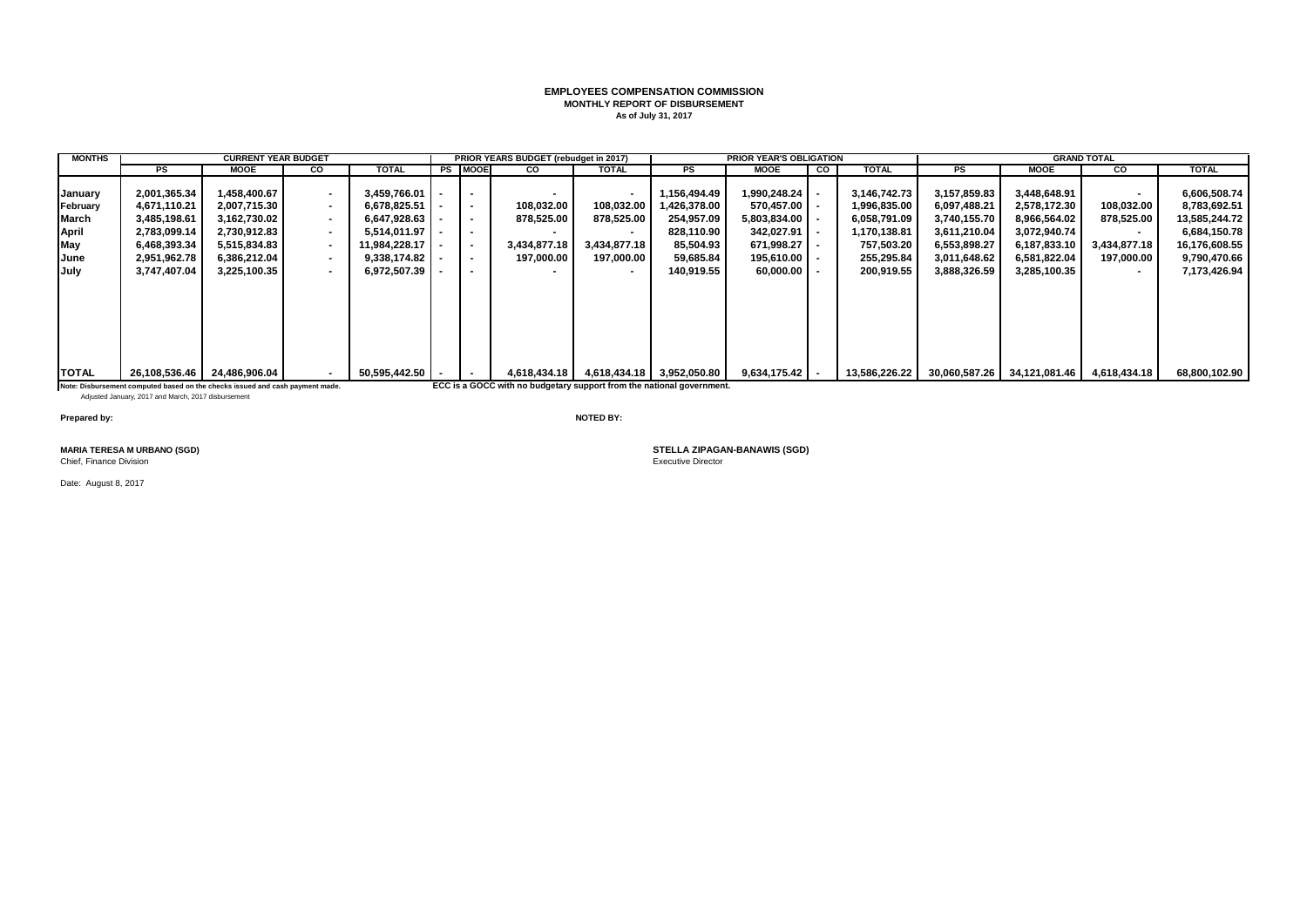## **EMPLOYEES COMPENSATION COMMISSION MONTHLY REPORT OF DISBURSEMENT as of August 31, 2017**

| <b>MONTHS</b>                                                |                                                                                                                                                                 | <b>CURRENT YEAR BUDGET</b>                                                                                   |                                                                                                                          |                                                                                                               |                                                                                            | PRIOR YEARS BUDGET (rebudget in 2017)                                                               |                                                                                                                        |                                                                                                  | <b>PRIOR YEAR'S OBLIGATION</b>                                                                    |    |                                                                                                        |                                                                                                              |                                                                                                              | <b>GRAND TOTAL</b>                                                       |                                                                                                                |
|--------------------------------------------------------------|-----------------------------------------------------------------------------------------------------------------------------------------------------------------|--------------------------------------------------------------------------------------------------------------|--------------------------------------------------------------------------------------------------------------------------|---------------------------------------------------------------------------------------------------------------|--------------------------------------------------------------------------------------------|-----------------------------------------------------------------------------------------------------|------------------------------------------------------------------------------------------------------------------------|--------------------------------------------------------------------------------------------------|---------------------------------------------------------------------------------------------------|----|--------------------------------------------------------------------------------------------------------|--------------------------------------------------------------------------------------------------------------|--------------------------------------------------------------------------------------------------------------|--------------------------------------------------------------------------|----------------------------------------------------------------------------------------------------------------|
|                                                              | PS                                                                                                                                                              | <b>MOOE</b>                                                                                                  | CO                                                                                                                       | <b>TOTAL</b>                                                                                                  | <b>PS MOOE</b>                                                                             | <b>CO</b>                                                                                           | <b>TOTAL</b>                                                                                                           | <b>PS</b>                                                                                        | <b>MOOE</b>                                                                                       | CO | <b>TOTAL</b>                                                                                           | <b>PS</b>                                                                                                    | <b>MOOE</b>                                                                                                  | CO.                                                                      | <b>TOTAL</b>                                                                                                   |
| January<br>February<br>March<br>April<br>May<br>June<br>July | 2,001,365.34<br>4,671,110.21<br>3,485,198.61<br>2,783,099.14<br>6,468,393.34<br>2,951,962.78<br>3.747.407.04                                                    | 1,458,400.67<br>1,981,515.30<br>3.162.730.02<br>2,730,912.83<br>5.515.834.83<br>6.386.212.04<br>3.225.100.35 | $\overline{\phantom{0}}$<br>$\sim$<br>$\sim$<br>$\sim$<br>$\sim$<br>$\overline{\phantom{a}}$<br>$\overline{\phantom{a}}$ | 3,459,766.01<br>6,652,625.51<br>6.647.928.63<br>5.514.011.97<br>11,984,228.17<br>9.338.174.82<br>6,972,507.39 | $\blacksquare$<br>$\blacksquare$<br>$\sim$<br>$\sim$<br>$\blacksquare$<br>$\sim$<br>$\sim$ | $\sim$<br>108,032.00<br>878,525.00<br>3.434.877.18<br>197,000.00                                    | $\blacksquare$<br>108,032.00<br>878,525.00<br>$\overline{\phantom{a}}$<br>3.434.877.18<br>197,000.00<br>$\blacksquare$ | 1,156,494.49<br>426,378.00 ا<br>254,957.09<br>828,110.90<br>85,504.93<br>59,685.84<br>140.919.55 | 1,990,248.24<br>570,457.00<br>5,803,834.00<br>342,027.91<br>671.998.27<br>195,610.00<br>60.000.00 |    | 3,146,742.73<br>1,996,835.00<br>6,058,791.09<br>1,170,138.81<br>757,503.20<br>255,295.84<br>200.919.55 | 3,157,859.83<br>6,097,488.21<br>3,740,155.70<br>3,611,210.04<br>6,553,898.27<br>3,011,648.62<br>3,888,326.59 | 3,448,648.91<br>2,551,972.30<br>8.966.564.02<br>3,072,940.74<br>6,187,833.10<br>6.581.822.04<br>3.285.100.35 | $\blacksquare$<br>108,032.00<br>878,525.00<br>3.434.877.18<br>197.000.00 | 6,606,508.74<br>8,757,492.51<br>13,585,244.72<br>6,684,150.78<br>16,176,608.55<br>9,790,470.66<br>7,173,426.94 |
| August<br><b>TOTAL</b>                                       | 3,576,330.14<br>29.684.866.60<br>Note: Disbursement computed based on the checks issued and cash payment made.<br>Adjusted Jan, Feb and March, 2017 disbursment | 3,175,629.55<br>27,636,335.59                                                                                | 263.578.00<br>263.578.00                                                                                                 | 7.015.537.69<br>57.584.780.19                                                                                 | $\sim$<br>$\sim$                                                                           | 177.360.00<br>4,795,794.18<br>ECC is a GOCC with no budgetary support from the national government. | 177.360.00                                                                                                             | 146.897.53<br>4,795,794.18 4,098,948.33                                                          | 4.000.000.00<br>13,634,175.42                                                                     |    | 4,146,897.53<br>17,733,123.75                                                                          | 3,723,227.67<br>33,783,814.93                                                                                | 7.175.629.55<br>41,270,511.01                                                                                | 440.938.00<br>5,059,372.18                                               | 11,339,795.22<br>80,113,698.12                                                                                 |

**Prepared by: NOTED BY:**

Chief, Finance Division

Date: September 6, 2017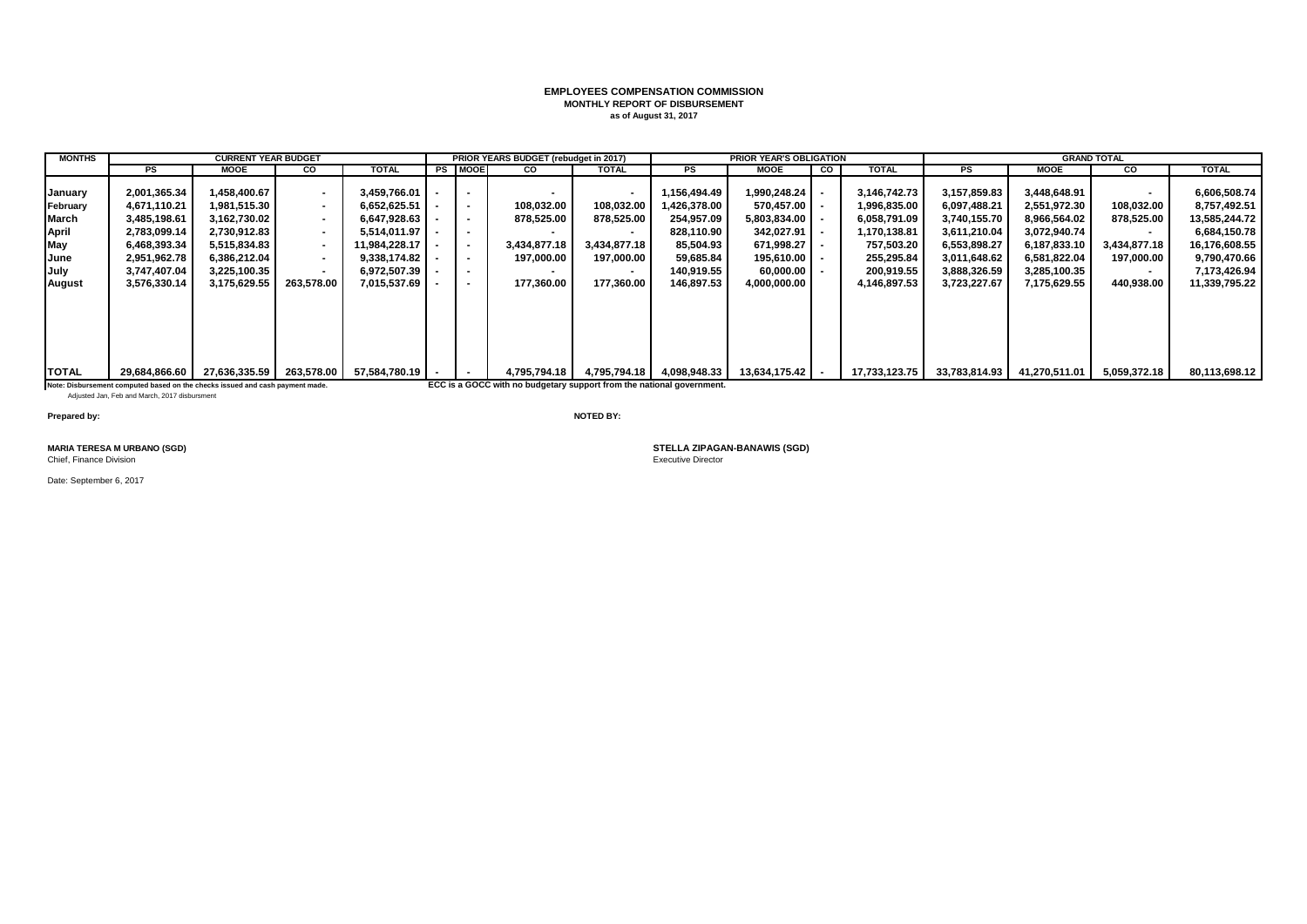## **EMPLOYEES COMPENSATION COMMISSION MONTHLY REPORT OF DISBURSEMENT As of September 30, 2017**

| <b>MONTHS</b> |                                                                               | <b>CURRENT YEAR BUDGET</b>                                       |                          |                     |                          | <b>PRIOR YEARS BUDGET (rebudget in 2017)</b>                          |                          |                           | <b>PRIOR YEAR'S OBLIGATION</b> |   |               |              |                                              | <b>GRAND TOTAL</b>       |               |
|---------------|-------------------------------------------------------------------------------|------------------------------------------------------------------|--------------------------|---------------------|--------------------------|-----------------------------------------------------------------------|--------------------------|---------------------------|--------------------------------|---|---------------|--------------|----------------------------------------------|--------------------------|---------------|
|               | PS                                                                            | <b>MOOE</b>                                                      | CO                       | <b>TOTAL</b>        | <b>PS IMOOE</b>          | <b>CO</b>                                                             | <b>TOTAL</b>             | PS                        | <b>MOOE</b>                    | g | <b>TOTAL</b>  | PS           | <b>MOOE</b>                                  | <b>CO</b>                | <b>TOTAL</b>  |
|               |                                                                               |                                                                  |                          |                     |                          |                                                                       |                          |                           |                                |   |               |              |                                              |                          |               |
| January       | 2,001,365.34                                                                  | 1,458,400.67                                                     |                          | $3,459,766.01$ -    |                          |                                                                       | $\,$                     | 156,494.49.               | ا 990,248.24. ا                |   | 3,146,742.73  | 3,157,859.83 | 3,448,648.91                                 |                          | 6,606,508.74  |
| February      | 4,671,110.21                                                                  | 1.981.515.30                                                     | $\overline{\phantom{a}}$ | $6.652.625.51$ -    |                          | 108,032.00                                                            | 108,032.00               | 426,378.00                | 570.457.00                     |   | 1,996,835.00  | 6,097,488.21 | 2.551.972.30                                 | 108,032.00               | 8,757,492.51  |
| March         | 3,485,198.61                                                                  | 3,162,730.02                                                     |                          | $6,647,928.63$ -    |                          | 878,525.00                                                            | 878,525.00               | 254,957.09                | 5,803,834.00                   |   | 6,058,791.09  | 3,740,155.70 | 8,966,564.02                                 | 878,525.00               | 13,585,244.72 |
| April         | 2,783,099.14                                                                  | 2.730.912.83                                                     |                          | $5.514.011.97$   -  |                          |                                                                       |                          | 828.110.90                | 342.027.91                     |   | 1,170,138.81  | 3,611,210.04 | 3,072,940.74                                 |                          | 6,684,150.78  |
| May           | 6,468,393.34                                                                  | 5,515,834.83                                                     |                          | $11.984.228.17$   - |                          | 3,434,877.18                                                          | 3,434,877.18             | 85,504.93                 | 671.998.27                     |   | 757,503.20    | 6,553,898.27 | 6,187,833.10                                 | 3,434,877.18             | 16,176,608.55 |
| June          | 2,951,962.78                                                                  | 6,386,212.04                                                     | $\overline{\phantom{a}}$ | $9,338,174.82$ -    | $\blacksquare$           | 197,000.00                                                            | 197,000.00               | 59,685.84                 | 195.610.00                     |   | 255,295.84    | 3,011,648.62 | 6,581,822.04                                 | 197,000.00               | 9,790,470.66  |
| July          | 3,747,407.04                                                                  | 3,225,100.35                                                     |                          | $6,972,507.39$ -    |                          |                                                                       | $\blacksquare$           | 140,919.55                | 60.000.00 L                    |   | 200,919.55    | 3,888,326.59 | 3,285,100.35                                 | $\overline{\phantom{a}}$ | 7,173,426.94  |
| August        | 3,578,330.14                                                                  | 3,175,629.55                                                     | 263,578.00               | 7,017,537.69        | $\overline{\phantom{a}}$ | 177.360.00                                                            | 177,360.00               | 146,897.53                | 4,000,000.00                   |   | 4,146,897.53  | 3,725,227.67 | 7,175,629.55                                 | 440,938.00               | 11,341,795.22 |
| September     | 2,226,104.70                                                                  | 3,797,830.07                                                     | 1,317,960.00             | 7,341,894.77        |                          |                                                                       | $\overline{\phantom{a}}$ | 49.916.65                 |                                |   | 49,916.65     | 2,276,021.35 | 3,797,830.07                                 | 1,317,960.00             | 7,391,811.42  |
|               |                                                                               |                                                                  |                          |                     |                          |                                                                       |                          |                           |                                |   |               |              |                                              |                          |               |
|               |                                                                               |                                                                  |                          |                     |                          |                                                                       |                          |                           |                                |   |               |              |                                              |                          |               |
|               |                                                                               |                                                                  |                          |                     |                          |                                                                       |                          |                           |                                |   |               |              |                                              |                          |               |
|               |                                                                               |                                                                  |                          |                     |                          |                                                                       |                          |                           |                                |   |               |              |                                              |                          |               |
|               |                                                                               |                                                                  |                          |                     |                          |                                                                       |                          |                           |                                |   |               |              |                                              |                          |               |
| <b>TOTAL</b>  |                                                                               | 31,912,971.30   31,434,165.66   1,581,538.00   64,928,674.96   - |                          |                     | $\blacksquare$           | 4.795.794.18                                                          |                          | 4,795,794.18 4,148,864.98 | 13,634,175.42   -              |   | 17,783,040.40 |              | 36,061,836.28   45,068,341.08   6,377,332.18 |                          | 87,507,509.54 |
|               | Note: Disbursement computed based on the checks issued and cash payment made. |                                                                  |                          |                     |                          | ECC is a GOCC with no budgetary support from the national government. |                          |                           |                                |   |               |              |                                              |                          |               |
|               | Adjusted Jan, Feb and March, 2017 disbursment                                 |                                                                  |                          |                     |                          |                                                                       |                          |                           |                                |   |               |              |                                              |                          |               |

**Prepared by: NOTED BY:**

Chief, Finance Division

Date: October 9, 2017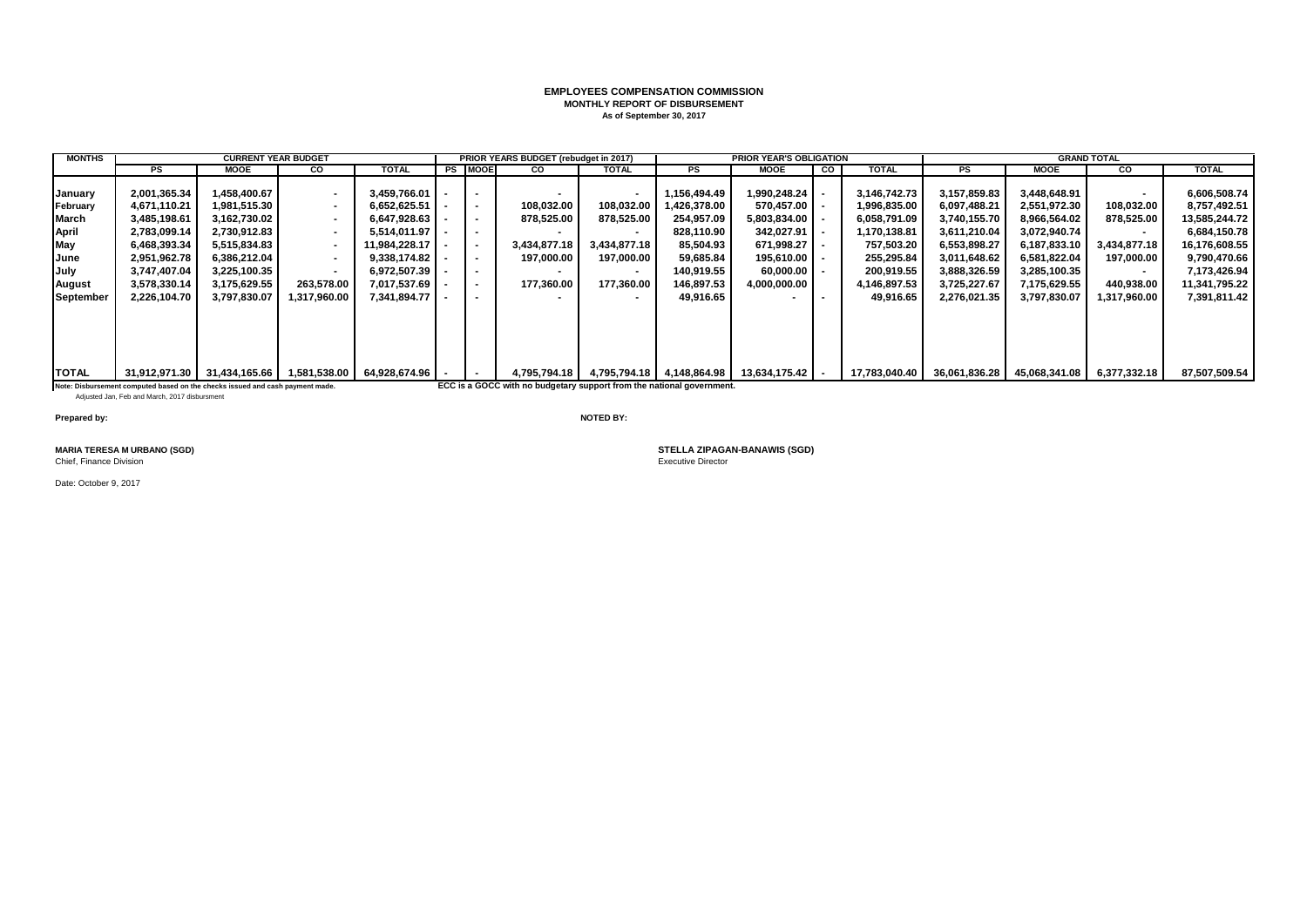## **EMPLOYEES COMPENSATION COMMISSION MONTHLY REPORT OF DISBURSEMENT As of October 31, 2017**

| <b>MONTHS</b> |                                                                               | <b>CURRENT YEAR BUDGET</b>   |                          |                               |                | PRIOR YEARS BUDGET (rebudget in 2017)                                 |                                        |              | <b>PRIOR YEAR'S OBLIGATION</b> |    |               |               |               | <b>GRAND TOTAL</b>       |               |
|---------------|-------------------------------------------------------------------------------|------------------------------|--------------------------|-------------------------------|----------------|-----------------------------------------------------------------------|----------------------------------------|--------------|--------------------------------|----|---------------|---------------|---------------|--------------------------|---------------|
|               | PS                                                                            | MOOE                         | <b>CO</b>                | TOTAL                         | <b>PS MOOE</b> | <b>CO</b>                                                             | <b>TOTAL</b>                           | PS           | <b>MOOE</b>                    | co | <b>TOTAL</b>  | PS            | <b>MOOE</b>   | CO.                      | <b>TOTAL</b>  |
|               |                                                                               |                              |                          |                               |                |                                                                       |                                        |              |                                |    |               |               |               |                          |               |
| January       | 2,001,365.34                                                                  | 1,458,400.67                 |                          | 3,459,766.01                  |                |                                                                       | $\blacksquare$                         | 1,156,494.49 | 1,990,248.24                   |    | 3,146,742.73  | 3,157,859.83  | 3,448,648.91  |                          | 6,606,508.74  |
| February      | 4,671,110.21                                                                  | 1,981,515.30                 | $\sim$                   | $6,652,625.51$ -              | $\blacksquare$ | 108,032.00                                                            | 108,032.00                             | 426,378.00   | 570,457.00                     |    | 1,996,835.00  | 6,097,488.21  | 2,551,972.30  | 108,032.00               | 8,757,492.51  |
| <b>March</b>  | 3,485,198.61                                                                  | 3,162,730.02                 | $\overline{\phantom{a}}$ | $6,647,928.63$ -              | $\blacksquare$ | 878,525.00                                                            | 878,525.00                             | 254,957.09   | $5,803,834.00$ -               |    | 6,058,791.09  | 3,740,155.70  | 8,966,564.02  | 878,525.00               | 13,585,244.72 |
| April         | 2,783,099.14                                                                  | 2,730,912.83                 | $\sim$                   | $5,514,011.97$ $\blacksquare$ |                |                                                                       |                                        | 828,110.90   | 342,027.91                     |    | 1,170,138.81  | 3,611,210.04  | 3,072,940.74  |                          | 6,684,150.78  |
| May           | 6,468,393.34                                                                  | 5,515,834.83                 |                          | 11,984,228.17   -             | $\blacksquare$ | 3,434,877.18                                                          | 3,434,877.18                           | 85,504.93    | 671,998.27                     |    | 757,503.20    | 6,553,898.27  | 6,187,833.10  | 3,434,877.18             | 16,176,608.55 |
| June          | 2,951,962.78                                                                  | 6,386,212.04                 | . .                      | 9,338,174.82                  | $\sim$         | 197,000.00                                                            | 197,000.00                             | 59,685.84    | $195.610.00$ $\blacksquare$    |    | 255,295.84    | 3,011,648.62  | 6,581,822.04  | 197,000.00               | 9,790,470.66  |
| July          | 3,747,407.04                                                                  | 3,225,100.35                 |                          | 6,972,507.39                  |                |                                                                       |                                        | 140.919.55   | $60.000.00$ $\blacksquare$ -   |    | 200,919.55    | 3,888,326.59  | 3,285,100.35  | $\overline{\phantom{a}}$ | 7,173,426.94  |
| August        | 3,578,330.14                                                                  | 3,175,629.55                 | 263,578.00               | 7,017,537.69                  | $\blacksquare$ | 177,360.00                                                            | 177,360.00                             | 146,897.53   | 4,000,000.00                   |    | 4,146,897.53  | 3,725,227.67  | 7,175,629.55  | 440,938.00               | 11,341,795.22 |
| September     | 2,226,104.70                                                                  | 3,797,830.07                 | 1,317,960.00             | 7,341,894.77                  | $\blacksquare$ |                                                                       | $\blacksquare$                         | 49,916.65    | $\sim$                         |    | 49,916.65     | 2,276,021.35  | 3,797,830.07  | 1,317,960.00             | 7,391,811.42  |
| October       | 4,001,767.83                                                                  | 4.924.179.04                 |                          | 8,925,946.87                  |                |                                                                       | $\blacksquare$                         | 29.812.93    |                                |    | 29,812.93     | 4,031,580.76  | 4,924,179.04  | $\sim$                   | 8,955,759.80  |
|               |                                                                               |                              |                          |                               |                |                                                                       |                                        |              |                                |    |               |               |               |                          |               |
|               |                                                                               |                              |                          |                               |                |                                                                       |                                        |              |                                |    |               |               |               |                          |               |
|               |                                                                               |                              |                          |                               |                |                                                                       |                                        |              |                                |    |               |               |               |                          |               |
|               |                                                                               |                              |                          |                               |                |                                                                       |                                        |              |                                |    |               |               |               |                          |               |
| <b>TOTAL</b>  | 35,914,739.13                                                                 | 36,358,344.70   1,581,538.00 |                          | 73,854,621.83                 | $\sim$         |                                                                       | 4,795,794.18 4,795,794.18 4,178,677.91 |              | 13,634,175.42   -              |    | 17,812,853.33 | 40,093,417.04 | 49,992,520.12 | 6,377,332.18             | 96,463,269.34 |
|               | Note: Disbursement computed based on the checks issued and cash payment made. |                              |                          |                               |                | ECC is a GOCC with no budgetary support from the national government. |                                        |              |                                |    |               |               |               |                          |               |

Note: Disbursement computed based on the checks issued and cash payment made.<br>Adjusted Jan, Feb and March, 2017 disbursment

**Prepared by: NOTED BY:**

Chief, Finance Division

Date: November 7, 2017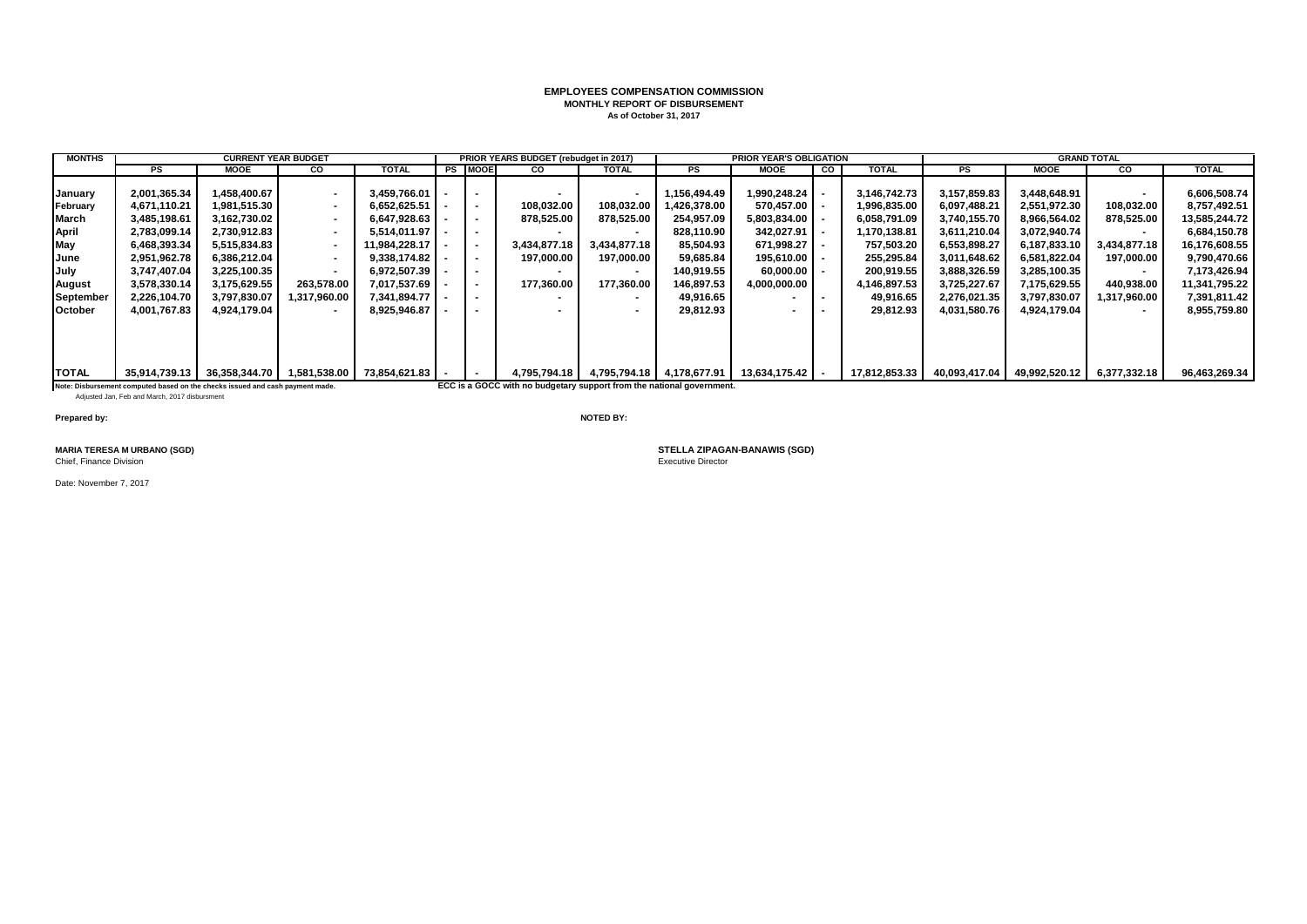## **EMPLOYEES COMPENSATION COMMISSION MONTHLY REPORT OF DISBURSEMENT As of November 30, 2017**

| <b>MONTHS</b> |                                                                                                                                | <b>CURRENT YEAR BUDGET</b> |                          |               |                          | PRIOR YEARS BUDGET (rebudget in 2017)                                 |                          |                           | <b>PRIOR YEAR'S OBLIGATION</b> |           |               |               | <b>GRAND TOTAL</b> |                          |                |
|---------------|--------------------------------------------------------------------------------------------------------------------------------|----------------------------|--------------------------|---------------|--------------------------|-----------------------------------------------------------------------|--------------------------|---------------------------|--------------------------------|-----------|---------------|---------------|--------------------|--------------------------|----------------|
|               | PS                                                                                                                             | <b>MOOE</b>                | CO                       | <b>TOTAL</b>  | <b>PS MOOE</b>           | CO.                                                                   | <b>TOTAL</b>             | <b>PS</b>                 | <b>MOOE</b>                    | <b>CO</b> | <b>TOTAL</b>  | PS            | <b>MOOE</b>        | <b>CO</b>                | <b>TOTAL</b>   |
|               |                                                                                                                                |                            |                          |               |                          |                                                                       |                          |                           |                                |           |               |               |                    |                          |                |
| January       | 2,001,365.34                                                                                                                   | 1,458,400.67               | $\sim$                   | 3.459.766.01  | $\blacksquare$           |                                                                       | $\overline{\phantom{a}}$ | .156,494.49               | .990,248.24                    |           | 3,146,742.73  | 3,157,859.83  | 3,448,648.91       | $\overline{\phantom{a}}$ | 6,606,508.74   |
| February      | 4,671,110.21                                                                                                                   | 1.981.515.30               | $\sim$                   | 6,652,625.51  | $\sim$                   | 108.032.00                                                            | 108,032.00               | .426.378.00               | 570.457.00                     |           | 1,996,835.00  | 6,097,488.21  | 2.551.972.30       | 108.032.00               | 8,757,492.51   |
| March         | 3,485,198.61                                                                                                                   | 3,162,730.02               | $\sim$                   | 6,647,928.63  | $\sim$                   | 878,525.00                                                            | 878,525.00               | 254,957.09                | 5,803,834.00                   |           | 6.058.791.09  | 3,740,155.70  | 8,966,564.02       | 878,525.00               | 13,585,244.72  |
| April         | 2,783,099.14                                                                                                                   | 2,730,912.83               | $\blacksquare$           | 5.514.011.97  | $\sim$                   |                                                                       | $\overline{\phantom{a}}$ | 828.110.90                | 342,027.91                     |           | 1,170,138.81  | 3,611,210.04  | 3,072,940.74       | $\overline{\phantom{a}}$ | 6,684,150.78   |
| May           | 6,468,393.34                                                                                                                   | 5.515.834.83               | $\blacksquare$           | 11.984.228.17 | $\sim$                   | 3.434.877.18                                                          | 3,434,877.18             | 85.504.93                 | 671.998.27                     |           | 757.503.20    | 6,553,898.27  | 6.187.833.10       | 3.434.877.18             | 16,176,608.55  |
| June          | 2,951,962.78                                                                                                                   | 6,386,212.04               | $\overline{\phantom{a}}$ | 9.338.174.82  | $\overline{\phantom{a}}$ | 197,000.00                                                            | 197,000.00               | 59,685.84                 | 195.610.00                     |           | 255,295.84    | 3,011,648.62  | 6,581,822.04       | 197,000.00               | 9,790,470.66   |
| July          | 3,747,407.04                                                                                                                   | 3,225,100.35               |                          | 6,972,507.39  | $\,$                     |                                                                       | $\overline{\phantom{a}}$ | 140,919.55                | 60,000.00                      |           | 200,919.55    | 3,888,326.59  | 3,285,100.35       | $\overline{\phantom{a}}$ | 7,173,426.94   |
| <b>August</b> | 3,578,330.14                                                                                                                   | 3,175,629.55               | 263,578.00               | 7,017,537.69  | $\sim$                   | 177,360.00                                                            | 177,360.00               | 146,897.53                | 000,000.00,                    |           | 4,146,897.53  | 3,725,227.67  | 7,175,629.55       | 440,938.00               | 11,341,795.22  |
| September     | 2,226,104.70                                                                                                                   | 3,797,830.07               | 1,317,960.00             | 7,341,894.77  | $\sim$                   |                                                                       | $\sim$                   | 49,916.65                 |                                |           | 49,916.65     | 2,276,021.35  | 3,797,830.07       | 1,317,960.00             | 7,391,811.42   |
| October       | 4,001,767.83                                                                                                                   | 4,924,179.04               | $\overline{\phantom{a}}$ | 8.925.946.87  |                          |                                                                       |                          | 29.812.93                 |                                |           | 29.812.93     | 4,031,580.76  | 4,924,179.04       |                          | 8,955,759.80   |
| November      | 9,708,724.09                                                                                                                   | 6,739,692.20               | $\overline{\phantom{a}}$ | 16.448.416.29 | $\blacksquare$           | 115,688.00                                                            | 115.688.00               |                           | ,000,000.00                    |           | 00.000.000.1  | 9,708,724.09  | 7,739,692.20       | 115,688.00               | 17,564,104.29  |
|               |                                                                                                                                |                            |                          |               |                          |                                                                       |                          |                           |                                |           |               |               |                    |                          |                |
|               |                                                                                                                                |                            |                          |               |                          |                                                                       |                          |                           |                                |           |               |               |                    |                          |                |
| <b>TOTAL</b>  | 45,623,463.22                                                                                                                  | 43,098,036.90              | 1,581,538.00             | 90,303,038.12 | $\blacksquare$           | 4.911.482.18                                                          |                          | 4,911,482.18 4,178,677.91 | 14,634,175.42                  |           | 18,812,853.33 | 49,802,141.13 | 57,732,212.32      | 6,493,020.18             | 114,027,373.63 |
|               |                                                                                                                                |                            |                          |               |                          | ECC is a GOCC with no budgetary support from the national government. |                          |                           |                                |           |               |               |                    |                          |                |
|               | Note: Disbursement computed based on the checks issued and cash payment made.<br>Adiusted Jan. Feb and March, 2017 disbursment |                            |                          |               |                          |                                                                       |                          |                           |                                |           |               |               |                    |                          |                |

**Prepared by: NOTED BY:**

Chief, Finance Division

Date: December 27, 2017